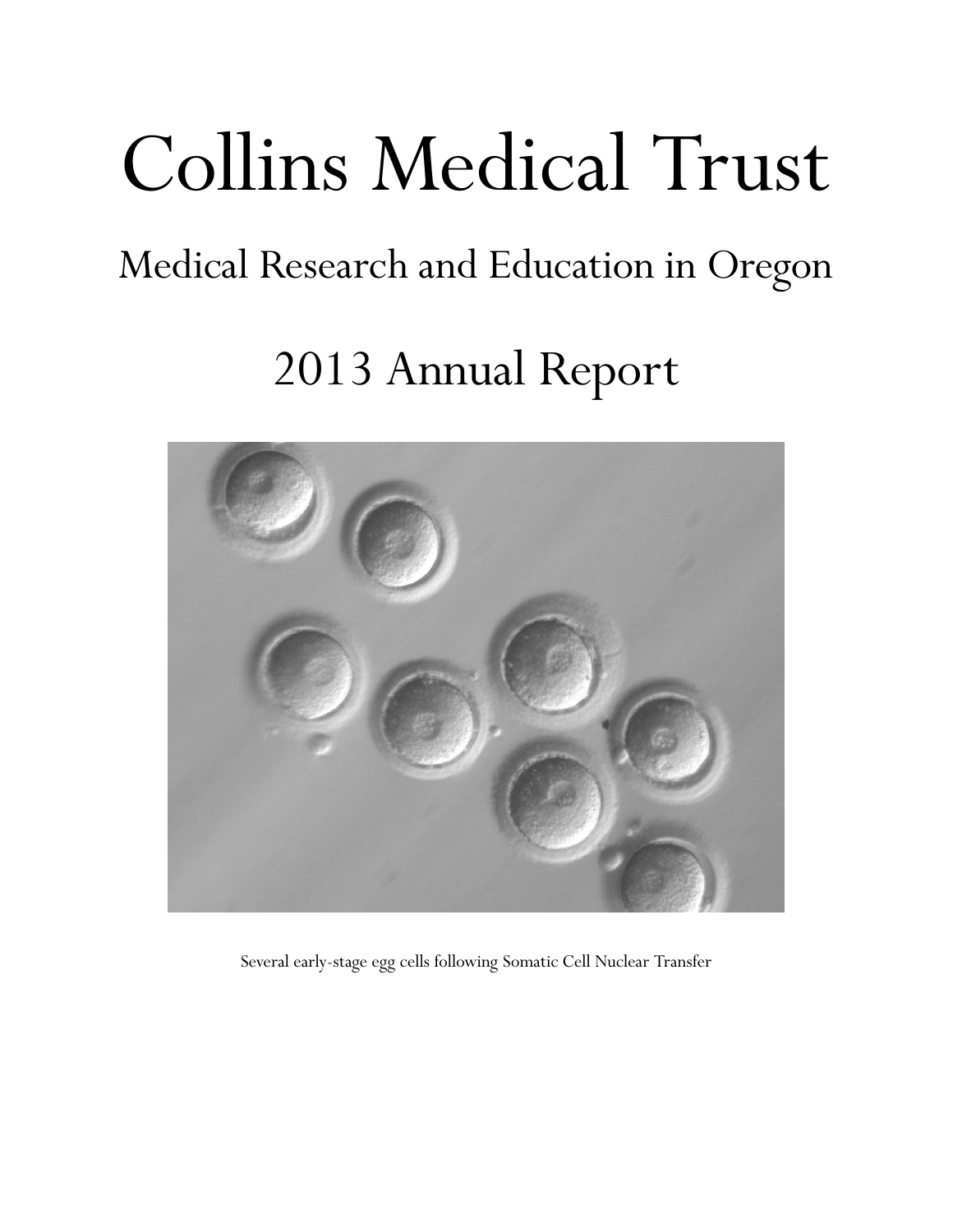# Collins Medical Trust 2013 Annual Report

# **Purpose and History**

"The principal and income of the trust fund shall be used (a) to aid, further, promote, develop, encourage and sponsor research, experiment and work in the cause, cure and treatment of human diseases or in any field of medical research, and (b) to aid, further and promote medical education."

The Collins Medical Trust was founded by Truman Collins Sr. in the fall of 1956. He was interested in the medical field and wanted to set up a trust that would contribute to medical research and education taking place in Oregon. Contributions were made to the trust over the next ten years or so, and its assets have grown significantly since that time, largely due to the wise investment decisions of the financial adviser, Jim Miller, over the first forty years of the Trust's existence.

Because the Trust makes relatively small grants—typically in the \$15,000 to \$30,000 range—our focus for research has primarily been seed funding for projects that, if successful, will go on to apply to the NIH or to other large funders for later-stage funding. We also like to support researchers at a stage where they are gaining their independence in a supportive environment.

Since its inception, the Collins Medical Trust has made grants totaling about \$8.6 million.

### **Trustees and Staff**

Nancy Helseth: Administrator (1993 – present) Truman Collins Jr.: Trustee (1990 – present) Dr. Elizabeth Eckstrom: Trustee (2003 – present) Dr. Walter McDonald: Trustee (2005 – present) Timothy Bishop: Treasurer (1990 – present)

# **Financial Statements (Fiscal year ending September 30, 2013)** 1

| <b>Assets and Liabilities</b> |                            |                            |                                                     |                           |                            |
|-------------------------------|----------------------------|----------------------------|-----------------------------------------------------|---------------------------|----------------------------|
| Assets:                       | 2013                       | 2012                       | Income:                                             | 2013                      | 2012                       |
|                               |                            |                            | Income (interest & dividends)                       | \$205,000                 | \$214,000                  |
| Cash                          | \$431,000                  | \$853,000                  | Realized gains                                      | \$169,000                 | \$165,000                  |
| <b>Stocks</b>                 | \$7,760,000                | \$6,588,000<br>\$7,441,000 | Unrealized gains                                    | \$807,000                 | \$1,117,000                |
| Total assets                  | \$8,191,000                |                            | Total income                                        | \$1,181,000               | \$1,496,000                |
| Liabilities<br>Net Assets     | $(*40,000)$<br>\$8,151,000 | $(*40,000)$<br>\$7,401,000 | Taxes & investment expense<br>Net Investment Income | $(*4,000)$<br>\$1,177,000 | $(\$8,000)$<br>\$1,488,000 |
|                               |                            |                            | Grants - net                                        | $(*427,000)$              | $(*347,000)$               |
|                               |                            |                            | Net revenue                                         | \$750,000                 | \$1,141,000                |

#### **Revenue and Expenses**

<sup>1</sup>Rounded to the nearest thousandth.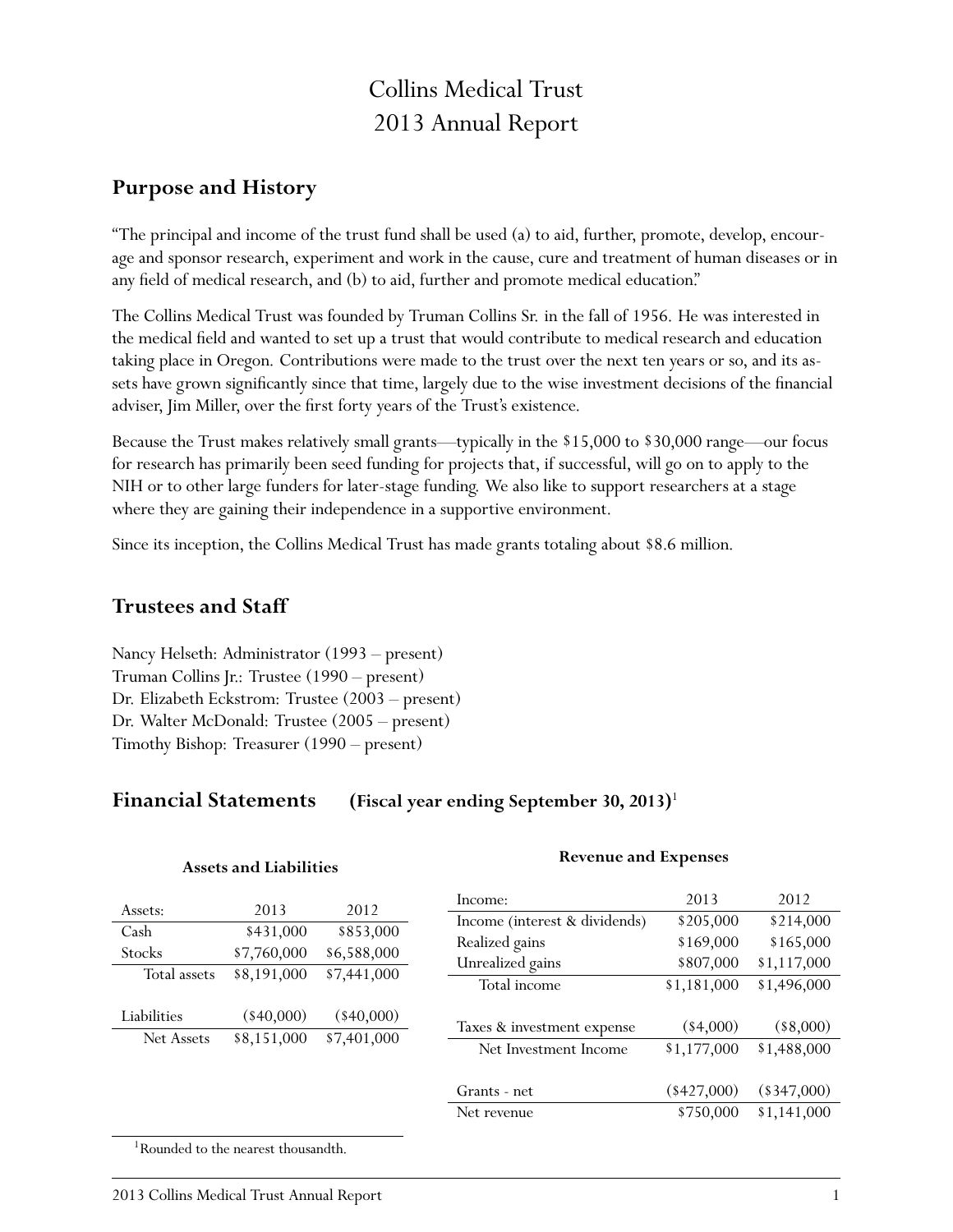#### **2013 Grants (October 1, 2012 – September 30, 2013)**

#### **Research**

#### **\$30,000 — OHSU Foundation — Alain Silk, Ph.D.**

"Repairing Defective Transcriptional Networks to Inhibit Cancer Progression

#### **\$29,996 — OHSU Foundation — Jing Xu, Ph.D.**

Anti-Muüllerian Hormone in Primate Follicular Development and Fertility Preservation

#### **\$30,000 — OHSU Foundation — Ningning Zhao, Ph.D.**

The Role of ZIP14 in HFE related Hemochromatosis

#### **\$29,910 — Portland State University — Marilyn R. Mackiewicz, Ph.D.**

Lipid-Coated Gold Nanoparticles for Detecting and Studying the Effects of Beta Amyloid Conformers on Membrane Integrity

#### **\$30,000 — OHSU Foundation — Christine M. Ackerman, Ph.D.**

Mining the riches of whole exome data to identify the genetic basis of congenital heart disease

#### **\$29,872 — OHSU Foundation — Summer L. Gibbs, Ph.D.**

Synthesis of Small Molecule Fluorophores to Probe Pancreatic Cancer Margins in the Operating Room

#### **\$30,000 — OHSU Foundation — Ellen M. Langer, Ph.D.**

Modeling tumor tissue to predict tumor phenotype and response to treatment

#### **\$30,000 — Portland State University — Rahul Raghavan Ph.D.**

Characterization of non-coding RNAs that promote Cosiella burnetii infection of human macrophages

#### **\$29,760 — OHSU Foundation — Frances Rena Bahjat, Ph.D.**

Stem Cell Therapy for Stroke: Does Gender Matter?

#### **\$30,000 — OHSU Foundation — Kimberly E. Beatty, Ph.D.**

Elucidating the Role of Mycobacterial Esterases and Lipases in Tuberculosis Using Small Molecule Probes

#### **\$30,000 — OHSU Foundation — Lance A. Johnson, Ph.D.**

Diet-induced obesity, ApoE and cognitive dysfunction

#### **\$30,000 — OHSU Foundation — Eunju Kang, D.V.M, Ph.D.**

Genetic, epigenetic and transcriptional signatures of human pluripotent stem cells

#### **Total Research: \$359,538 (84%)**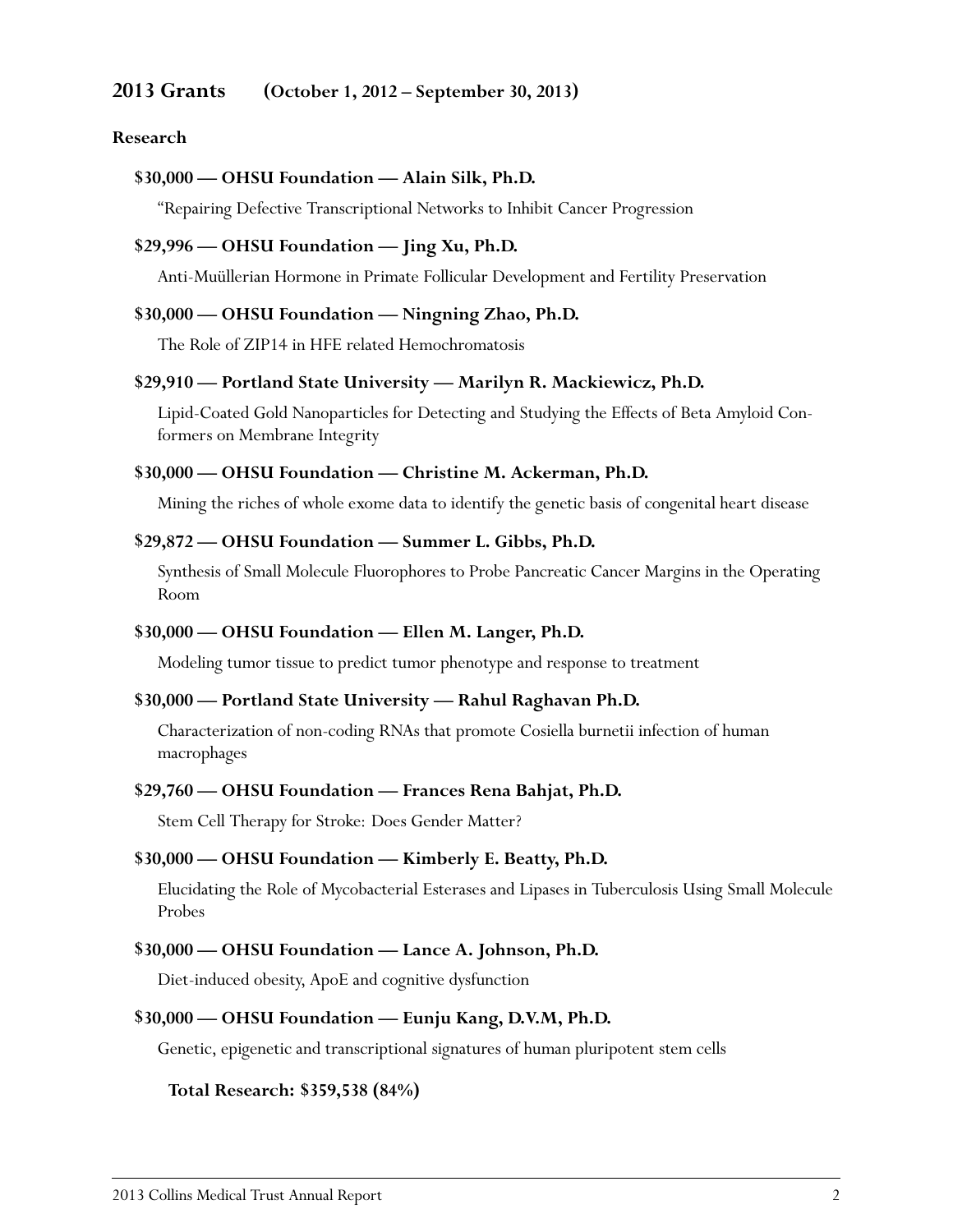#### **Education**

#### **\$70,000 — Linfield School of Nursing**

Paquet Scholarship Fund, Half for Endowment and Half for Current Scholarships. The fund awarded 32 scholarships this year totaling \$32,500.

**Total Education: \$70,000 (16%)**

**Total Grants approved in 2013: \$429,538**

# **Illustrative Prior Grant Recipients — Text Supplied by OHSU**

It may take years before the outcome of a research project is fully known. The following reports provide some additional context for two of our prior grants. The work from Dr. Grigsby was highlighted in our last annual report, but there have been some further exciting developments. Summaries were provided by OHSU.

#### **Genetic, Epigenetic and Transcriptional Signatures of Human Pluripotent Stem Cells**

Eunju Kang, DVM, Ph.D., Postdoctoral Researcher, Reproductive & Developmental Sciences Oregon Health Sciences University \$30,000 awarded in September 2013

In May 2013, the regenerative medicine community celebrated a breakthrough from Dr. Shoukhrat Mitalipov's laboratory at OHSU, in which Dr. Eunju Kang is a postdoctoral researcher. The breakthrough was published in the prestigious journal *Cell* and described an entirely new approach to creating human embryonic stem cells with the potential to cure a number of diseases. The Mitalipov lab was the first in the world to accomplish this through the successful use of somatic cell nuclear transfer (SCNT), a technique that may have significant advantages over today's prevailing alternative, the induced pluripotent stem cell (iPSC) method. The breakthrough was heralded as one of the year's top 10 scientific discoveries in *Time, Nature, National Geographic, Science* and *Discover.*

Specifically, the Collins Medical Trust provided funding to Dr. Kang for a project to characterize and directly compare unique, patient-specific stem cell lines derived by both methods (SCNT and iPSC) from skin fibroblasts obtained from an amyotrophic lateral sclerosis (ALS) patient. The highly anticipated results of this study will help the scientific community understand which of these approaches will be best for therapeutic results. The project supported by the Collins Medical Trust and the work in the Mitalipov lab could drastically help accelerate treatment for ALS and other devastating health conditions such as cardiovascular disease, spinal cord injury, Parkinson's, Alzheimer's and diabetes.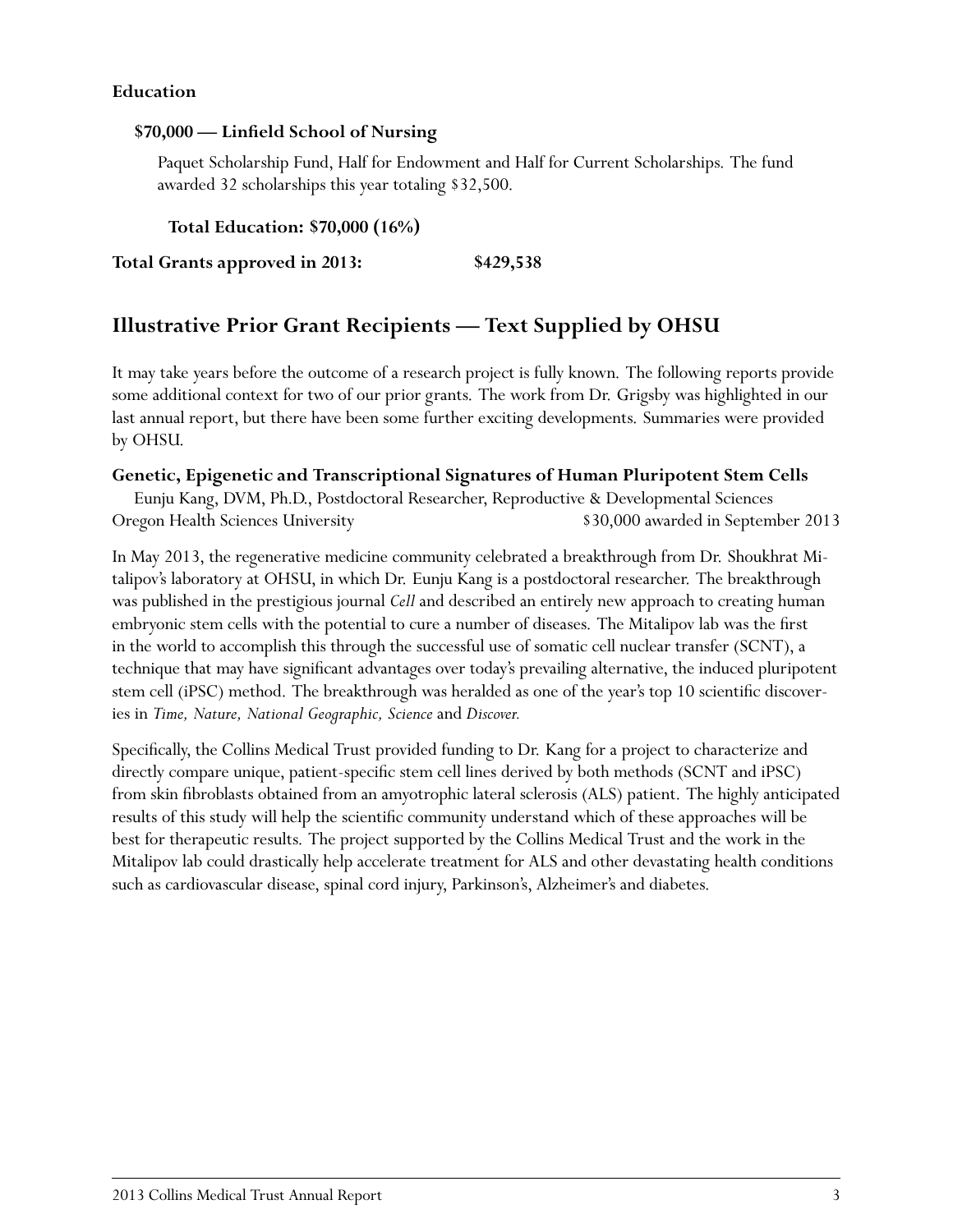#### **Primate Model of Ureaplasma Infection in utero: Prevention of Neurologic Sequelae**

Peta L. Grigsby, Ph.D., Assistant Scientist, Division of Reproductive Sciences, ONPRC Assistant Research Professor, Obstetrics and Gynecology Oregon Health Sciences University \$29,652 awarded in September 2009

After completing our pilot studies that were funded by the CMT, we were successful in securing extramural funding from the National Institute of Child Health & Human Development (NICHD) in 2012. Since then we have continued to expand our Special Care Nursery (SCN) facilities and research personnel. The SCN is a 5-bed unit equipped with 2 ventilators with central O2, air and suction lines. In additional we have been able to purchase a Radiant warmer equipped with its own  $O_2$ , air and suction supply. This has enabled us to safely transport our critical newborns not only from the delivery suites, but also when imaging procedures are needed (i.e., radiographs, MRI).

To date, we have successfully cared for 10 infants (including our pilot study) and have made tremendous headway in our ability to survive these very immature and sick neonates. We recently gained National & International interest in our work when Dr. Grigsby was invited to present a Keynote Symposium at the  $8^{\rm th}$  World Congress on Developmental Origins of Health and Disease (Nov 2013). The ONPRC is now recognized as the only primate research facility in the world with the resources and expertise to run an intensive care nursery such as ours, all thanks to the initial funding from the CMT.

Remarkably, our greatest achievement this year has been the survival of our smallest infants at 270–300g (term=500g). One of these infants was infected with Ureaplasma *in utero* for 20 days before delivery and was subsequently born with mild-to-severe respiratory distress and pneumonia (similar to human babies). Ultimately mechanical ventilation was required for his survival (intubation & surfactant therapy). Within 12hrs we were able to successfully wean the infant off the ventilator, treat his pneumonia and he is now 4 months old and gaining weight steadily. Moreover, our novel antibiotic treatment protocol for Ureaplasma infection *prior* to birth has consistently resulted in healthier and less immature infants. Our preliminary data also suggests that cognitive and behavioral development in these infants is improved. To our knowledge, we are the first group to achieve this in a non-human primate model. Without doubt, this has positioned us at the forefront of making a true impact in maternal-fetal and neonatal care.

Equally rewarding was our expanded involvement in ONPRC colony management. In the Spring of 2013 during the height of baby season, a female infant was found abandoned in one of the outdoor shelter houses. At 240g, she was the smallest live infant to be admitted into the colony hospital. Not knowing how to care for this tiny little one, Veterinary staff enlisted our help. Despite her small stature, "Polly" was one feisty little girl with the determination to survive. Today at 9 months old, Polly is happy, healthy and has found her place as "big sister" to all our preterm neonates.

Now in our second year of NICHD funding, we have much planned on the horizon. We have an additional 10 pregnancies/infants coming through our nursery in 2014. We are expanding our research objectives to include pulmonary function testing, and we are currently collecting preliminary data for a new RO1 grant submission for February 2014. We have also received interest from other research groups here at ONPRC to collaborate and utilize our SCN facilities, in particular with Dr. Kathy Grant (Neuroscience) and her studies on Fetal Alcohol Syndrome.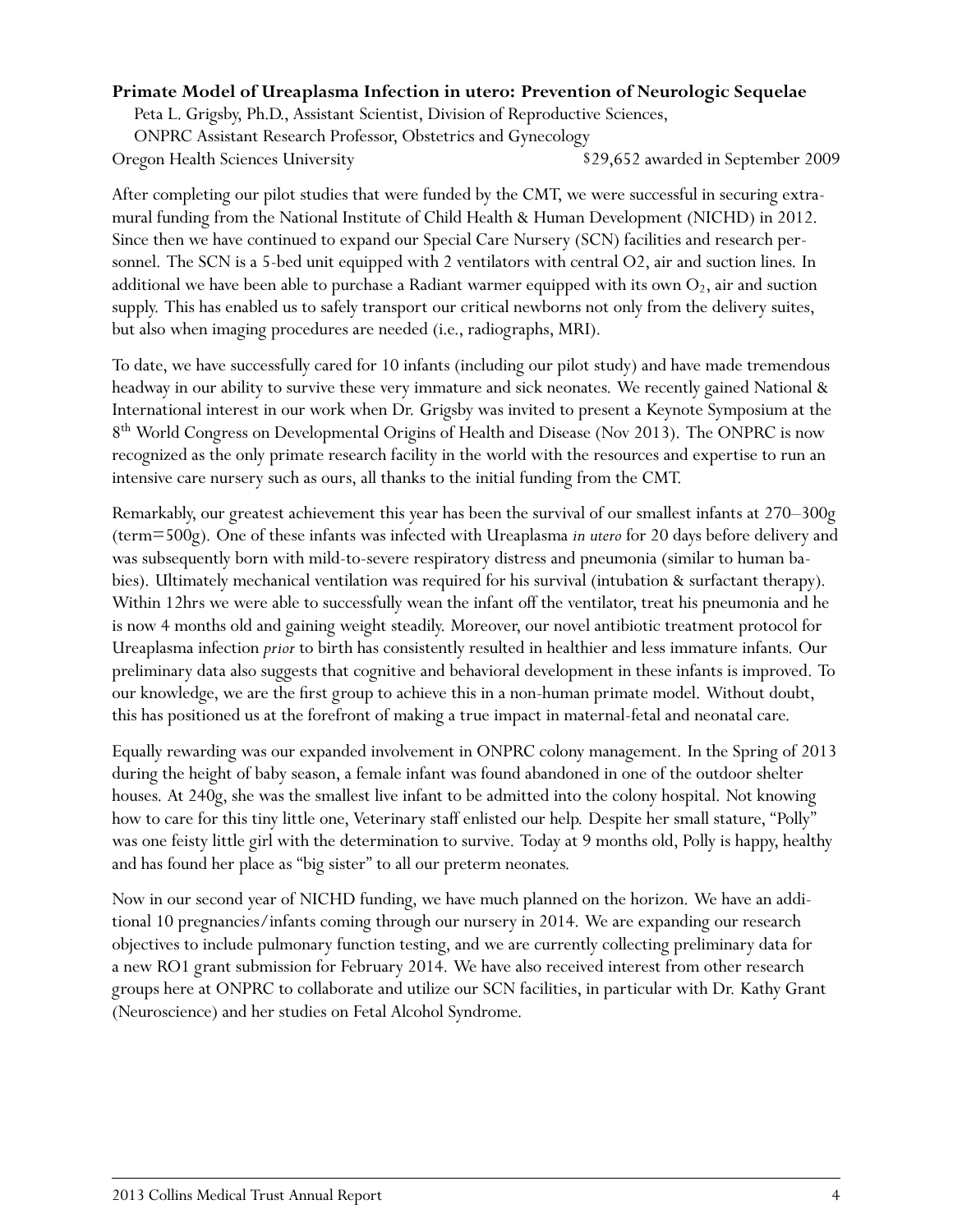# **Policies and Procedures**

The Collins Medical Trust was established in 1956 by Truman W. Collins as a tax-exempt charitable trust under the laws of the State of Oregon. It is recognized by the Internal Revenue Service as tax-exempt under Section  $501(c)(3)$  of the Internal Revenue Code and has been classified as a private foundation under Section 509(a) of the Code. The Trust is directed by a Board of Trustees.

# **Policies**

The Original Trust document states that monies from the Trust shall be used:

"To aid, further, promote, develop, encourage and sponsor research, experiment and work in the cause, cure and treatment of human disease or in any field of medical research, and

To aid, further and promote medical education."

With this statement as a guide, and having knowledge of the desires and concerns of the Trustor, Mr. Collins, and applicable laws, the Trustees over the ensuing years have established the following *general guidelines* under which grant requests are considered:

- 1. Disbursements are made only to organizations which have established their tax-exempt status with the U.S. Treasury Department and are operated exclusively for scientific and/or educational purposes.
- 2. Preference is given to projects and programs conducted by qualified organizations within the State of Oregon.
- 3. Funds cannot be paid directly to or for the benefit of any specific individual. This does not preclude grants to qualified institutions for organized scholarship programs. Education is generally geared toward the education of health care professionals.
- 4. Grants for annual operating budgets or for deficit financing are not favored.
- 5. Disbursements are normally not made to "Private Foundations", as defined in the Internal Revenue Code.
- 6. The Trust will not support efforts to influence legislation or other political action.
- 7. In considering projects or programs involving substantial funds, the Trust prefers to participate with other donors and expects the applicant to seek additional support.

Preference is given to projects or proposals where the researcher/investigator is newly embarking on their research career and is clearly supported by their respective mentor(s).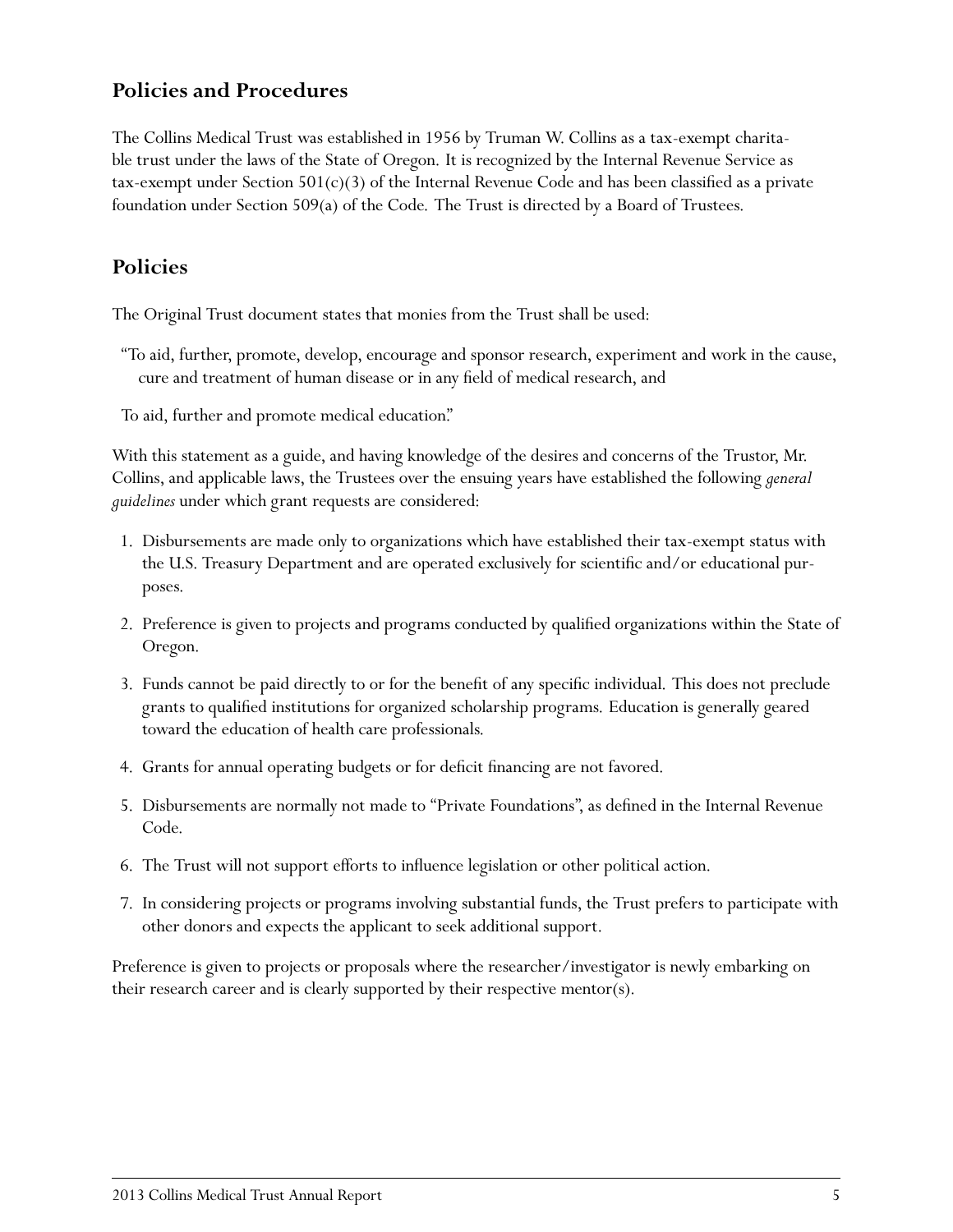# **Submission Procedures**

Requests for information and applications for grants from the Collins Medical Trust should be presented in writing. Applications need not be formal and should include an Executive Summary suitably brief to present the necessary facts about the applying organization and the project for which the grant is being sought, supported by sufficient technical detail to present a clear picture of the project and expected outcomes. Project outcomes should be clearly articulated, along with an evaluation plan that will determine how successful the project was in attaining its objectives.

The application should include (If the Trustees believe further information is required, they may request an interview with a principal of the applicant and/or a visit to the applicant's facility):

- 1. The exact name of the organization or agency making application, and the specific date when requested funds will be required.
- 2. A copy of the letter from the Treasury Department of the United States which grants tax exempt status; also a statement that the applicant is classified as "Not a Private Foundation", as defined in the Internal Revenue Code.
- 3. The nature of the project for which funds are requested. Projects seeking funding for symposiums, seminars or conferences should contain details regarding course evaluations.
- 4. Curriculum vitae of the investigator(s). NIH format is preferred.
- 5. Junior investigators should identify and provide evidence of an established mentor relationship as well as submit a letter of support from their primary mentor(s).
- 6. MD's should substantiate 'protected' time for research.
- 7. Bibliography supporting the project.
- 8. In research projects involving human subjects, the status of IRB approval should be included.
- 9. A budget for the proposed project.
- 10. Estimated total of funds required for the proposed project and the amount sought from the Collins Medical Trust.
- 11. Anticipated source of balance required in excess of funds requested from the Collins Medical Trust.
- 12. Other sources being approached for financial assistance for the project.

Electronic submission (preferred): via email to nhelseth $@$ collinsmedicaltrust.org (.pdf format preferred).

Hard copy submission: Submit the *original and 1 photocopy* of the proposal (including any supporting documentation). Mail to:

> Nancy L. Helseth, Administrator (503) 471-2223 Collins Medical Trust [nhelseth@collinsmedicaltrust.org](mailto:nhelseth@collinsmedicaltrust.org) Portland, OR 97201

1618 S.W. First Avenue, Suite 500 <http://www.collinsmedicaltrust.org/>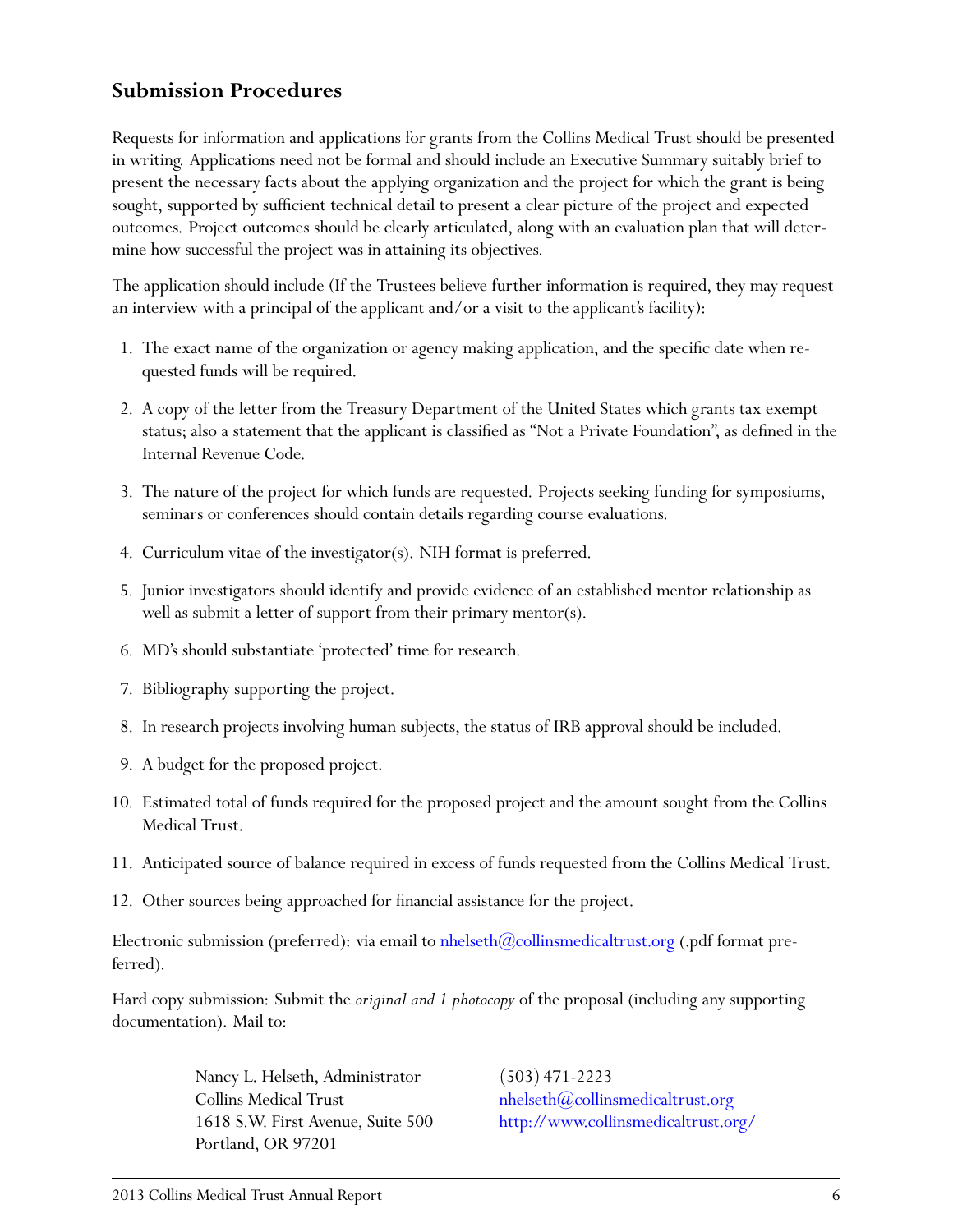#### **Replies to Applications:**

The Trustees meet *three times a year*, in January, May and September. Requests should be submitted by the *last business day of the month preceding* these months to receive timely consideration. It is not possible to react to emergency requests for crash programs. When an application has finally been acted upon by the Trustees, it will be accepted or rejected in writing sent to the mailing address of the applicant by the first week in the following month.

#### **Reports:**

The organization receiving a grant from the **Collins Medical Trust** has a responsibility to report on the use of the funds granted. Unless otherwise indicated at the time disbursement is made, reports are requested to be made annually until the entire grant has been expended and the full impact of the grant is realized. These reports should cover not only progress, but also evaluate the results being achieved. Additionally, throughout the duration of the project, any substantial changes in scope, personnel, or funds that are re-directed from the original purpose, should be reported to the Administrator of the Collins Medical Trust for approval by the Trustees at their next regularly scheduled meeting. Lastly, the Collins Medical Trust appreciates acknowledgment, primarily in scientific publications, for their contribution in support of the project.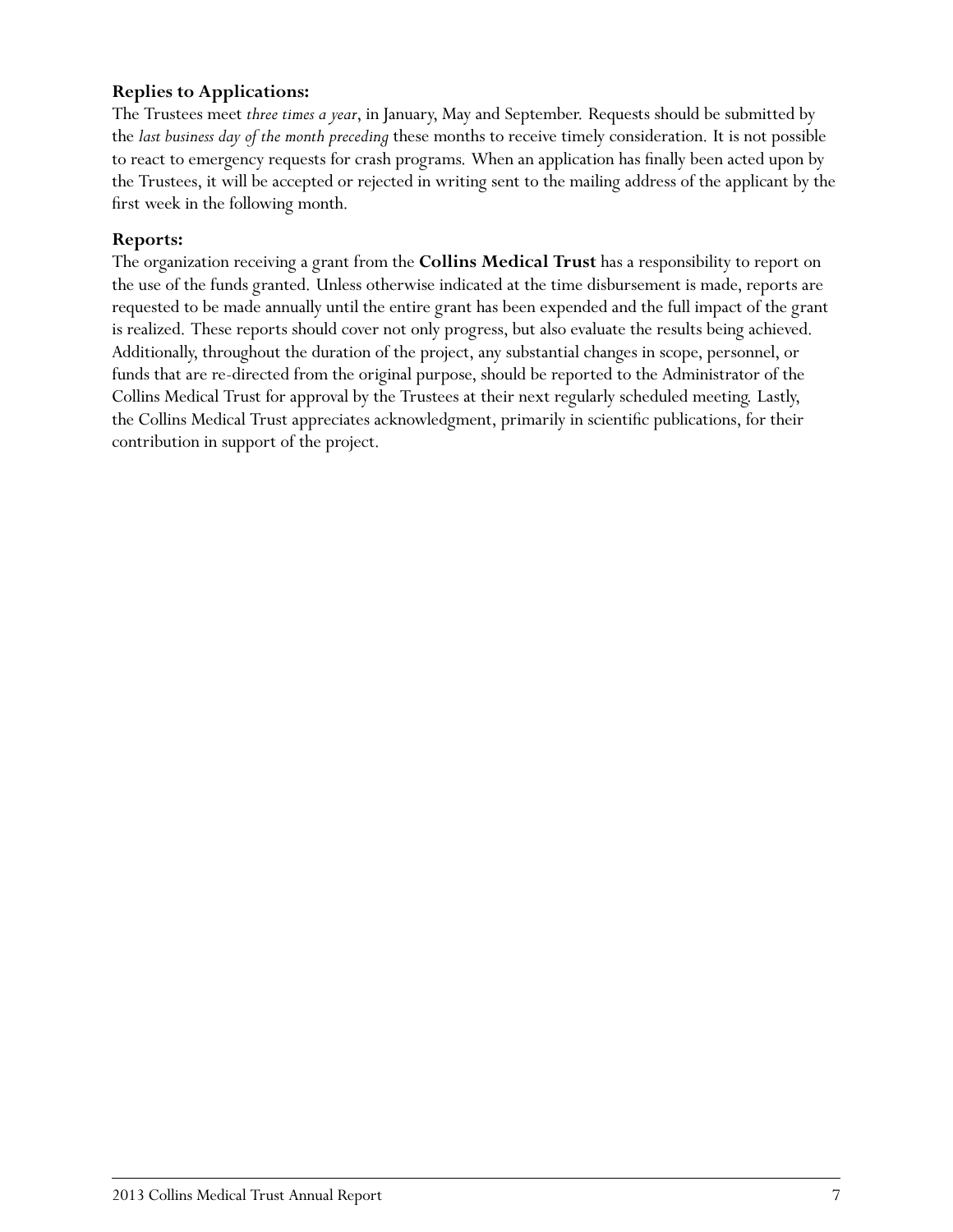# **Trustee Biographies**

#### **Walter J. McDonald, M.D., M.A.C.P.**

Walter received his undergraduate education at Williams College and his MD degree at the University of Michigan. Following a residency in internal medicine at Oregon Health Sciences University, he returned to Michigan for training in Endocrinology. He is certified in both internal medicine and endocrinology.

Walter was the Chief of Medicine at the Portland Oregon VA Medical Center for 12 years beginning in 1979. He then assumed the role of Associate Dean for Education at the Oregon Health Sciences University. In 1995 he became the CEO of the American College of Physicians. In 2002 he assumed the role of CEO of the Council of Medical Specialty Societies, a position he held until 2008.

Walter is the vice president for QHC Advisory, a consulting firm based in New York.

He is a member of Alpha Omega Alpha and has been elected as a Master of the ACP. He has been recognized by Oregon Health Sciences University as Alumnus of the Year (1998) and has been recognized by a number of organizations for both his teaching and leadership skills.

His primary interests include quality improvement, continuing and graduate medical education, and professionalism.

#### **Elizabeth Eckstrom, M.D., M.P.H.**

Elizabeth is a geriatrician who specializes in promoting a healthy lifestyle in older adults and in educating all health professionals to be competent in the care of older adults. She is Director of Geriatrics at Oregon Health & Science University in Portland, Oregon, and Associate Professor of Medicine. She Co-Directs OHSU's Healthy Aging Alliance, and is Principle Investigator of the Oregon Geriatric Education Center.

Her research has focused on interprofessional education, tai chi to improve health in older adults, and falls prevention. She also studies the effectiveness of training primary care faculty in geriatrics, and speaks regionally and nationally on strategies to optimally care for older patients in primary care practice.

Personal interests include travel, windsurfing, telemark skiing, gardening, and reading.

#### **Truman W. Collins, Jr.**

Truman is the son of the founder of the Collins Medical Trust (Truman W. Collins, Sr.), and has been a trustee since 1990. Truman earned his undergraduate degree from Willamette University in 1986 and his Master's degree in Computer Science from Stanford University in 1987.

In addition to serving as Trustee of the Collins Medical Trust, Truman is the President of The Collins Foundation, and a board member of The Collins Companies. He serves as a trustee of the OHSU Foundation, a trustee of Willamette University, and is a board member of The Chalkboard Project—an initiative of Foundations for a Better Oregon.

Truman also works part-time as a software engineer for Mentor Graphics Corporation in the area of Computer Aided Engineering software, used for the design and fabrication of integrated circuits.